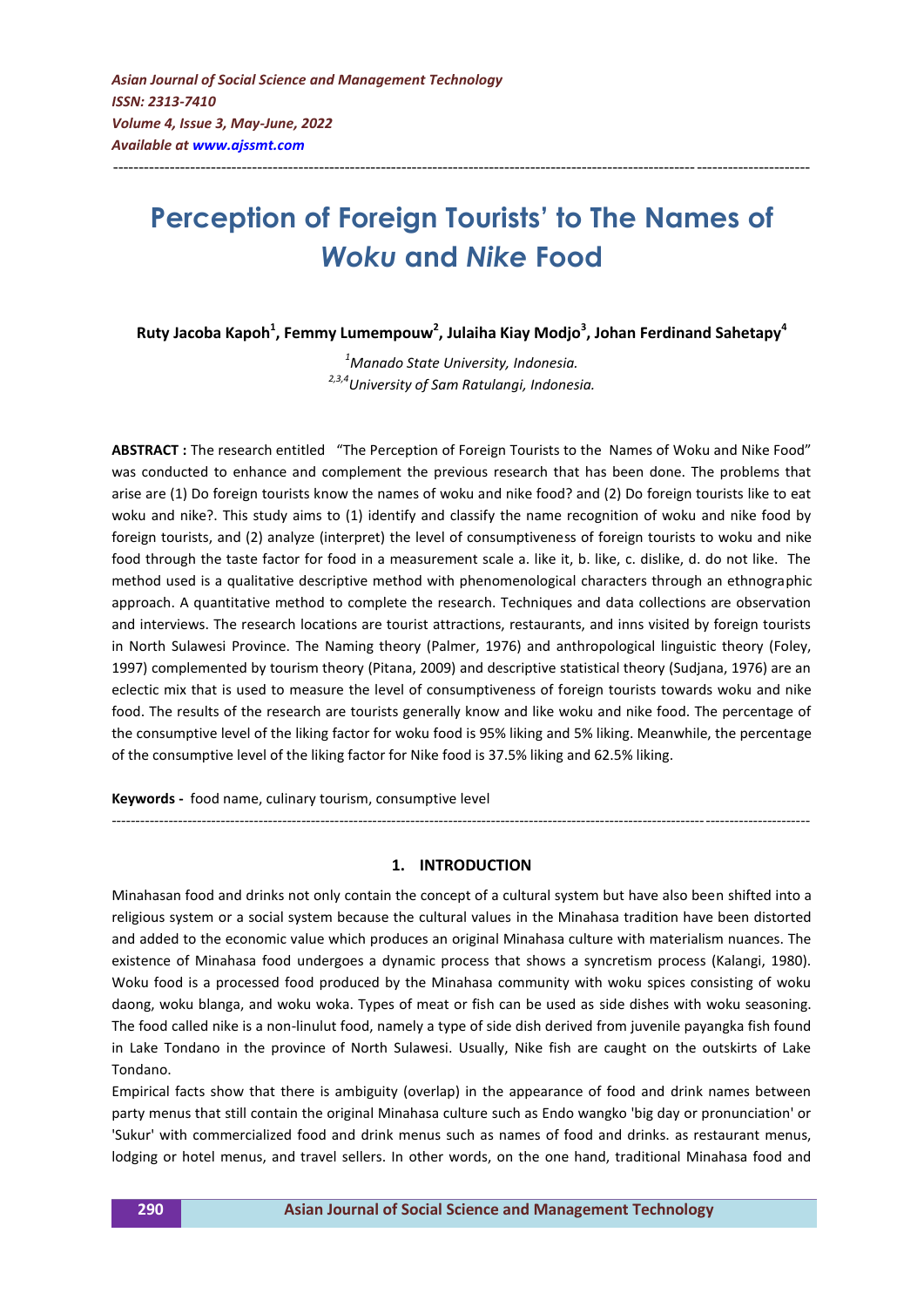drinks as Minahasa's original culture still appear in cultural-religious functions, on the other hand, traditional Minahasa food and drinks have appeared on restaurant menus as regular menus (Pamantung, 2015).

At the stage of naming food names, it is still considered an abstract thing because only the name of the food appears and whether the taste of the food is delicious, savoury, salty, spicy, or not delicious. In addition, the love for food that produces delicious tastes only reaches discourse or information that is abstractly unmeasured. In other words, the existence of Minahasa food is still abstract and has not become a fact because supporting data about the taste of food because it is delicious is not yet available or inadequate or even incomplete. Therefore, research on the perception of foreign tourists to the name of food needs to be done to obtain supporting data for authentic evidence which states that the frequency of consumption levels of foreign tourists towards traditional Minahasa food is high or low based on a scale of measurement of liking or disliking food can be measured through the perspective of foreign tourists.

Minahasan traditional food that has survived and is sustainable until now is not only consumed by local people but also consumed by local tourists and foreign tourists. The basic assumption is that tourists know the names of food and drinks and the frequency of tourists' consumption levels of traditional Minahasa food is high based on the survey. In other words, local tourists and foreign tourists know the name of traditional food and love it. This is evidence that food and beverages have begun to be widely known nationally and internationally in the scope of culinary tourism. To prove this basic assumption, it is necessary to conduct in-depth research on the frequency of consumption levels of foreign tourists towards traditional Minahasa food through foreign tourists' perceptions of the names of woku and nike foods. Thus, it is hoped that the results of research on the perception of foreign tourists through the frequency of the consumptive level can be used as supporting data as evidence of the existence of traditional Minahasa food and drinks whose names must be patented as well as a standard reference and input for North Sulawesi local government policies, especially the North Sulawesi Tourism Office.

## **2. REVIEW OF RELATED LITERATURE**

Several research results related to aspects of traditional Minahasa food have been carried out, including by Adam (1976), Kalangi (1980), Graafland (1983), Karamoy (2002), and Weichart (2004). The findings of research on the taxonomy of Minahasa food and drink nouns conducted by Pamantung (2015) and research on Minahasa Cultural Revitalization through naming traditional foods to support culinary tourism in North Sulawesi (2017) have resulted in a patent draft of the Minahasa Culinary Dictionary in 2018. The Culinary Dictionary Minahasa is being edited and will be published by the Office of the Language Agency, Ministry of Education and Culture Jakarta.

The overall findings are still descriptive, which only talk about names and processed food products based on the internal version of the Minahasa community as food producers or producers. The research that will be conducted is different from previous research in terms of individuals who consume processed food because they are only in the form of documentation without supporting data. This study examines the existence of traditional Minahasa food and beverages based on the perspectives or thoughts, perspectives, opinions and judgments of individuals or people outside the food-producing community (tourists) in various factors, namely taste, cleanliness, seasoning, cooking methods, and packaging. Opinions and thoughts about the characterization of Minahasa food will be examined through the level of consumptive foreign tourists.

Several theories that support data analysis are as follows.

2.1 Anthropological Linguistics (Anthropolinguistics)

The study of anthropological linguistics (anthropolinguistics), especially ethnosemantics, was chosen because this field examines in depth the meaning behind the words/meanings behind the facts about the food and drink.

#### 2.2. Naming of Minahasa Traditional Food

Palmer states (1976) that naming is a process of symbolizing a concept that refers to an object as a concrete reference. Naming is a matter of contention between members of the community. The concept of traditional Minahasa food in question is food produced and consumed by the Minahasa community following the conventions of the Minahasa community.

2.3. Tourism (Culinary Tourism)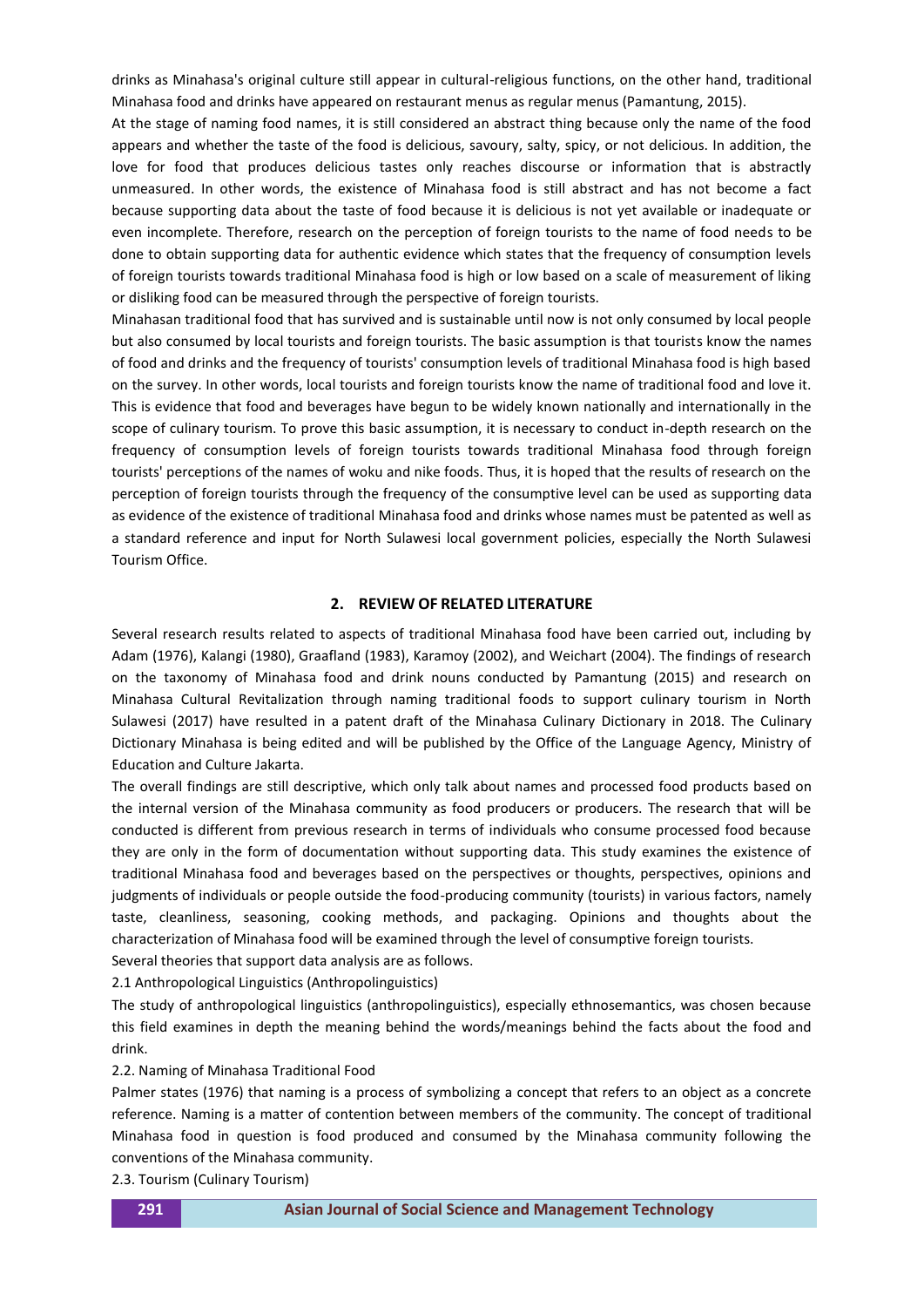Cultural tourism has several characteristics. Cultural tourism involves the local community more broadly and more intensively because the "culture" which is the main attraction of tourism is attached to the community itself.

2.4. Statistics (Descriptive Statistical Analysis)

Statistics are the only tools that help researchers to make it easier to give meaning to research data. If statistics are a collection of numbers obtained from a problem and serve to provide an overview of the problem. While statistics is a scientific method used to resolve data that contains a description of the object of the problem.

## **3. METHODOLOGY**

The research method used is qualitative research with a descriptive phenomenological paradigm. The method of ethnographic approach is because this research applies a cultural description of an ethnic group (Sutjaja, 2005:50) to find cultural meaning. Qualitative research is one of them these methods because it seeks to reveal the meaning behind the visible data. Thus, descriptive-qualitative research through data collection with an ethnographic approach in the form of interviews and in-depth interviews and observation or observation methods, either observation or participatory observations or periodic observations in the field.

besides basing his views on phenomenology, he is also a positivist. Thus, observation is not enough to find "data truth", but must use the triangulation method, namely various methods, data sources, researchers, and theories because the relationship between the observer or researcher and the object or social reality being studied cannot be separated, such as proposed by positivism. The data collection method used in anthropolinguistics with an ethnographic approach is the in-depth interview method and the observation or observation method, either observation or participatory observation or periodic field observations. Therefore, the qualitative research method was chosen because the type of research is descriptive, describing the Minahasa culture that appears on the surface in the form of language, namely the lexicon of the name of Minahasa traditional food as a menu in the cultural tradition of eating and drinking habits of the Minahasa community.

This research was conducted in the North Sulawesi Province, especially in the Minahasa area which includes the Induk Minahasa Regency, Tomohon Municipality, North Minahasa Regency, Southeast Minahasa Regency, and South Minahasa Regency, Bitung Municipality and Manado City. Each region or administrative area is selected by several cities, sub-districts, and villages that are considered to meet the needs of data collection or collection.

Types of data collected in this study in the form of oral data and written data. Oral data in the form of data was collected at the research site through informants, meanwhile written data was collected from documented literature studies, such as research results and published books. The corpus of data is in the form of interviews with tourists and a scale of measurement of the liking factor which consists of several options, namely a. like very much, b. like, c. dislike, d. do not like, e. don't know. The values assigned to options a= 5, b=4, c=3, d=2, and e=1.

Informants were determined by the purposive sampling technique because it was adjusted to the needs of the data in the study. This is in line with the opinion of Samarin (1988) which states that many people who are used as informants must be selected based on certain criteria according to the substance, nature, and purpose of the research to be carried out.

The in-depth interview method and the observation or observation method, both participatory observation or observation and periodic field observations, and the written document study method. Researchers observed the names or food terms that appear in daily eating activities, religious party events, and non-religious formal and informal. In addition, the researcher observed that tourist arrivals and tourist destinations were related to the level of tourist consumption of Minahasa food.

Researchers explored foreign tourist destinations in the North Sulawesi region. Researchers met directly with individuals who are directly involved in tourism, for example in Kalase and several restaurants and hotels that present woku and nike menus to ask if tourists know the names of woku and nike food. The restaurant is Marine Tourism, Fishermen, Penisula hotel in Manado. Meanwhile, outside Manado, there are Tomohon restaurant, Joane hotel, Sukur restaurant, Mokupa restaurant, and Light restaurant in Tondano.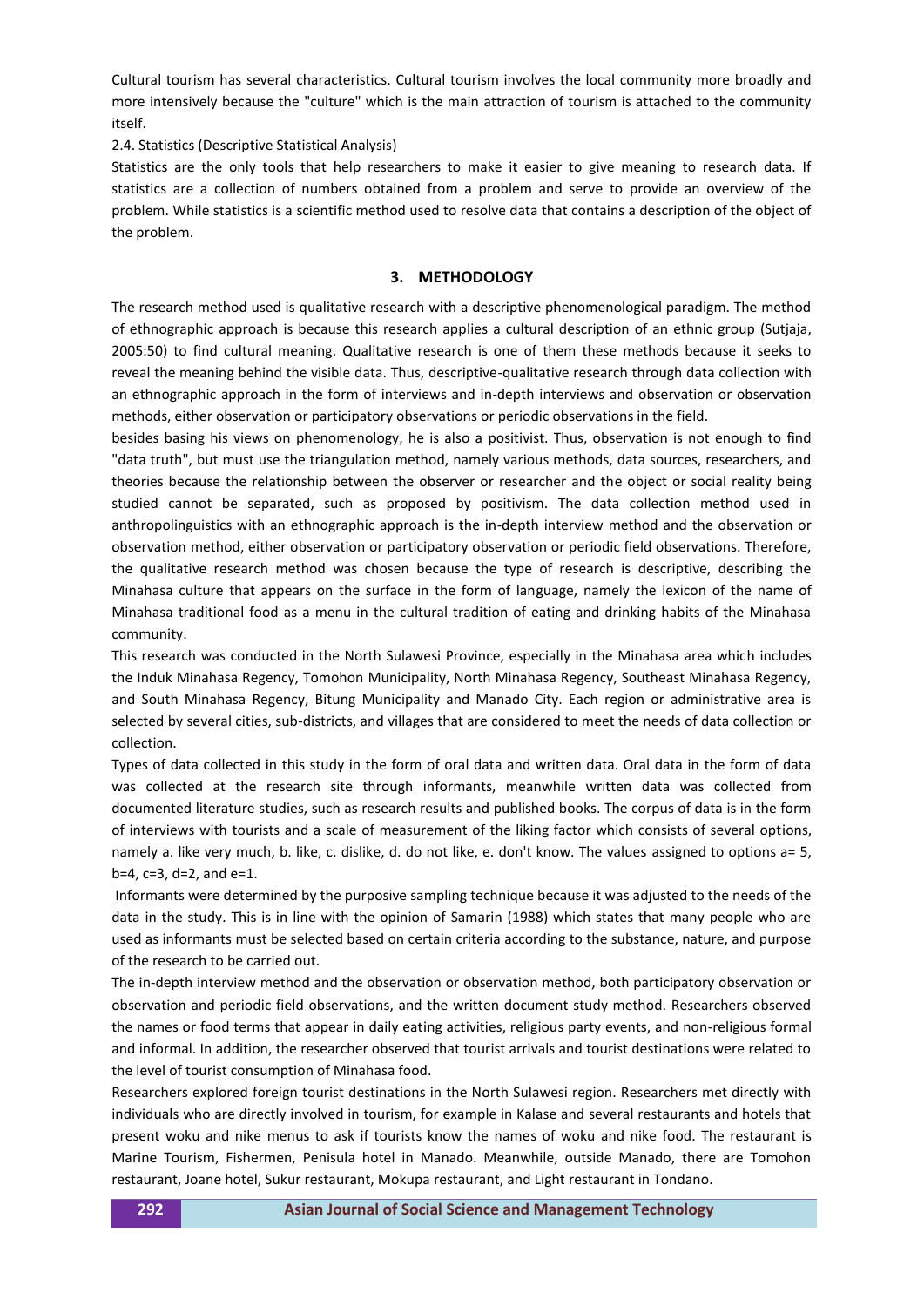Related to data collection on foreign tourists' perceptions of woku and nike food. Researchers conducted interviews with informants, namely tourists from several countries on the continents of Australia, Europe, America, and Asia. Not all countries from continents in the world exist because tourists from the African continent are not found in the North Sulawesi Province. Only tourists from several countries from the continents of Australia, America, Europe, and Asia often visit the North Sulawesi Province. The interviewees were tourists from Australia, the United States, England, the Netherlands, Hungary, Germany, Russia, China, and Japan. 10 tourists were selected from each continent, so the number of tourists who became informants was 40 people from four continents, namely Australia, America, Europe, and Asia. This was done following the selection of data samples, namely purposive sampling which only took data according to research needs

The data collected through an ethnographic approach that focuses on cultural traditions related to the lexicon of the names of Minahasa specialities, especially woku and nike, were analyzed using data analysis procedures followed by the following steps:

#### **(1) interpretation**

# **(2) reconstruction**

This research has two problems, namely the introduction of food names and the percentage level of tourist consumptive levels towards woku and nike can be answered by combining eclectically between the basic theories of linguistics from Lehrer (Lehrer (1974), Palmer (1976), Nida (1975), and Foley (2003), as well as descriptive statistical theory from Sudjana (1992). In this regard, data analysis focuses on the componential analysis model or the meaning component proposed by Nida (1975).

The data that has been identified and classified in the naming process is continued with descriptive statistical analysis of the tourist appetite for woku and nike in the form of a measurement scale through calculations with several categories of choices, namely, a. like very much, b. like, c. dislike, d. do not like, e. don't know. The values assigned to options  $a=5$ ,  $b=4$ ,  $c=3$ ,  $d=2$ , and  $e=1$ .

The results of data analysis are presented descriptively, by combining two techniques for presenting the results of data analysis, namely formal techniques and informal techniques. The formal technique meant here is the technique of presenting the results of data analysis using pictures in the form of charts, tree diagrams, and tables, while the informal technique is the technique of presenting the results of data analysis using verbal words. The implementation of the formal technique appears in the component analysis, meanwhile, the informal technique appears during the verbal presentation or discussion of the analysis results. In this regard, informal methods are used to express the form, function, and meaning of Minahasa specialities, especially woku and nike. Data is presented in a formal form, using tables and graphs. Also in an informal form, namely narrating it in sentences and paragraphs. The naming of woku and nike food names is presented in the form of narration and pictures. Meanwhile, the frequency of tourist consumption levels of woku and nike food is presented in tables, and graphs and narrated in the form of sentences in a combination of several paragraphs.

#### **4. ANALYSIS**

#### **4.1 Naming Food of Woku and Nike**

Minahasa traditional food shows that nature in general, but not uniform because Minahasa culture has its uniqueness and is different from other (ethnic) community cultures. From a linguistic or linguistic point of view, it can also be observed that the systematic relationship between words can be explained by componential analysis. In semantics, such an analysis is called a meaning component analysis. The word meaning of Minahasa food is analyzed not as a complete concept but as a collection formed by components of meaning, each of which is a semantic origin. For example, the word woku has one meaning which is a collection of semantic components (how to cook), (location of manufacture based on the use of the local language in Minahasa), (history of the arrival of ethnicity and language in Minahasa). General characteristics of the "mixed spice" seasoning and its distinguishing feature + turmeric.

## **4.1.1 Woku food**

The lexical set of woku consists of woku daong, woku blanga, babi woku. When referring to Casson (1980) and Conclin (Foley, 1977) the lexical device of woku with various forms, namely woku daong, woku blanga and babi woku is included in the category of "kinds of" relationships. The second level which consists of woku daong, woku blanga and babi woku is part of woku but not as an inclusion. Each lexical device is related to a woku and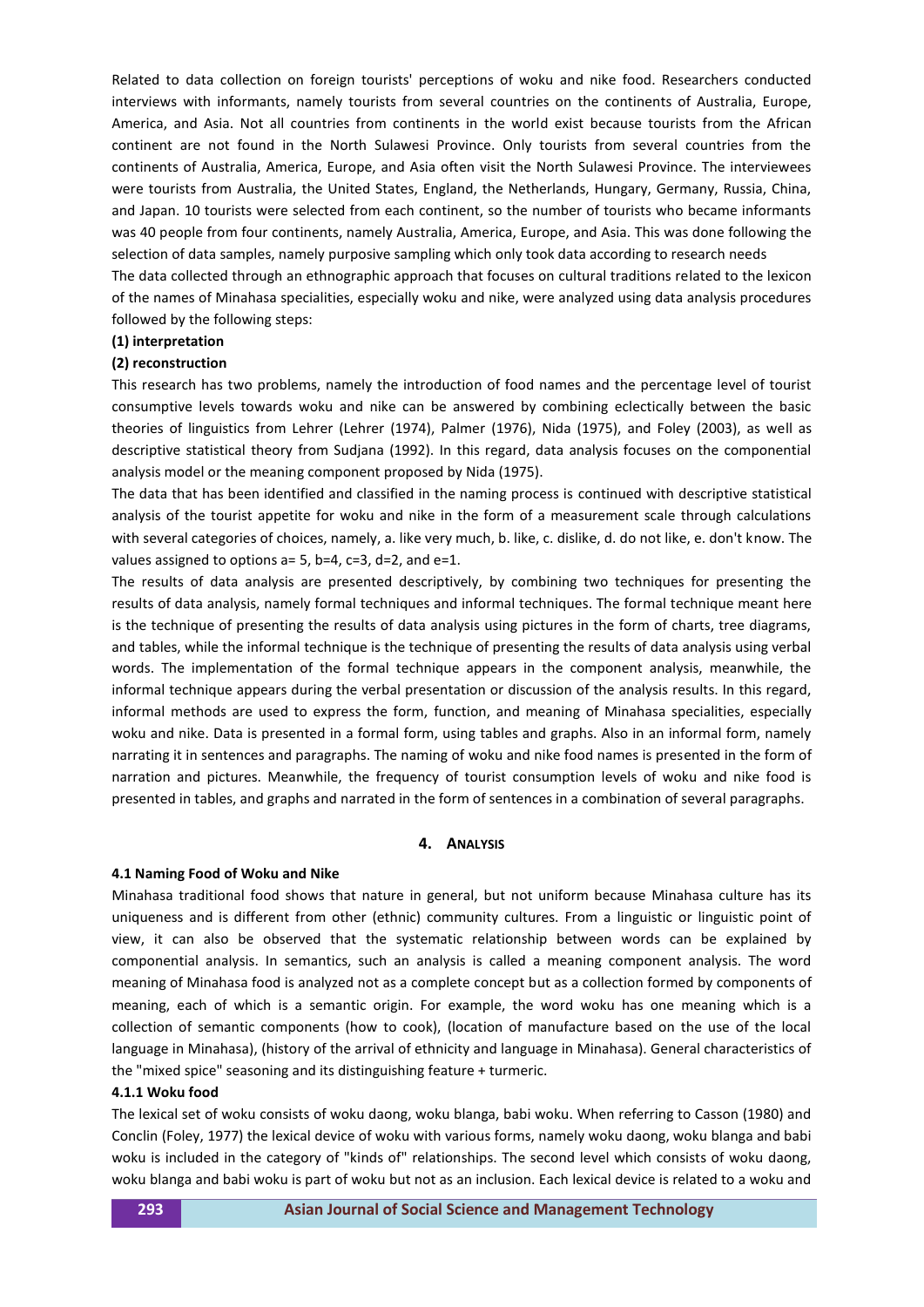is not related to any other parallel lexical unit. Each lexical device stands alone and contains several components of the same (shared) and distinguishing characteristics. The distinguishing feature of woku daong, namely + daong 'leaf'. The distinguishing feature of woku blanga is + wok, pot, and the distinguishing feature of woku pork is that + grilled is not made for a specific purpose but in general the three lexical units are only known by the name woku. Woku daong or woku blanga sometimes refers to woku. This semantic relationship is based on the notion of "like" which is based on the notion of "kinds of" (see Brian, 1999).

The definition of woku is two broad categories by specify a common denominator. The definitions of woku blanga and woku blanga differ in the series of seasoning components, cooking methods, and cooking media. The definition of oestentif is in the names of sciatica and non-linulut foods. Foley (1997) calls the basic level category for "kinds of." Therefore, the lexical units of woku doang and woku blanga are basic-level categories in the taxonomic structure. This lexical unit is parallel referring to the intrinsic class but there is a separation by common attributes

In the matrix of the figure, it can be seen that the three lexical units have their distinguishing feature components.

| <b>Components Meaning</b> | Woku daong     | Woku blanga    | <b>Babi woku</b> |
|---------------------------|----------------|----------------|------------------|
| <b>Features</b>           |                |                |                  |
| Laikit Leaf               |                |                |                  |
| Wok                       | $\overline{+}$ |                | $\overline{+}$   |
| Banana leaf               | $\overline{+}$ | $\overline{+}$ |                  |
| Grilled                   | $\overline{+}$ |                | $\overline{+}$   |
| Steam                     |                |                | $\overline{+}$   |
| Fried                     | $\overline{+}$ |                |                  |
| Stir-hried                |                | $\overline{+}$ |                  |
| Mixed spices              |                |                |                  |
|                           | $\pmb{+}$      | $\overline{+}$ |                  |
|                           |                |                |                  |

**Table 1. Components Meaning Features**

Some variations occur with the use of woku seasoning. This woku seasoning can be applied to marine fish, freshwater fish, meat, and also squid. The type of meat that uses woku seasoning which contains components of the basic ingredients of side dishes, namely meat and fish (Pamantung, 2015).

Data on the names of woku foods collected by Pamantung (2017) and has been included in the Culinary Dictionary draft, namely *woku woka, woku daong, yaki woku, yaki woku blanga, bebe' woku isi di blanga, warukus, babi woku*. In addition, there is the name of the woku spiced food that is produced and sold at the "Barameji" restaurant in Toraget village, Langowan consisting of the *ular patola woku, kawok woku, bebe' woku, ayang woku, and paniki woku*. The name of the food that appears in today's millennial era that is a trend among drinkers is cat meat seasoned with woku with a little rat stamp liquor. This type of woku food is called "everready" or "pussy". "Eveready" is a battery brand that uses the image of a cat that is very well known to the Minahasa and Manado people in modern times until now. The mention of the name "everready" softens the cat's name so that people are not too surprised to hear that the food's the main ingredient is cat meat. "Eveready" is often consumed by people who like to drink liquor, such as rat stamps, fresh, or beer as a "tola-tola" or food partner from liquor.

The naming of woku food for the Minahasa region, for example, Tombasian village, is different from other villages in Kawangkoan sub-district. Woku is known as warkus for the Tombasian village, meanwhile in other areas Kawangkoan calls woku with the same warukus as the Tondano area using warukus as well. Warukus is only intended for side dishes in the form of freshwater fish. So the woku seasoning which uses galangal as the basic ingredient for freshwater fish is used in Kawangkoan. If in the Tondano area near Lake Tondano, warukus or freshwater fish food with woku seasoning usually does not use galangal.

Based on the results of research from Pamantung which has been summarized in "Nominal Taxonomy of Minahasa Typical Food and Drink Aspects" (2015) and "Revitalization of Minahasa Culture through Naming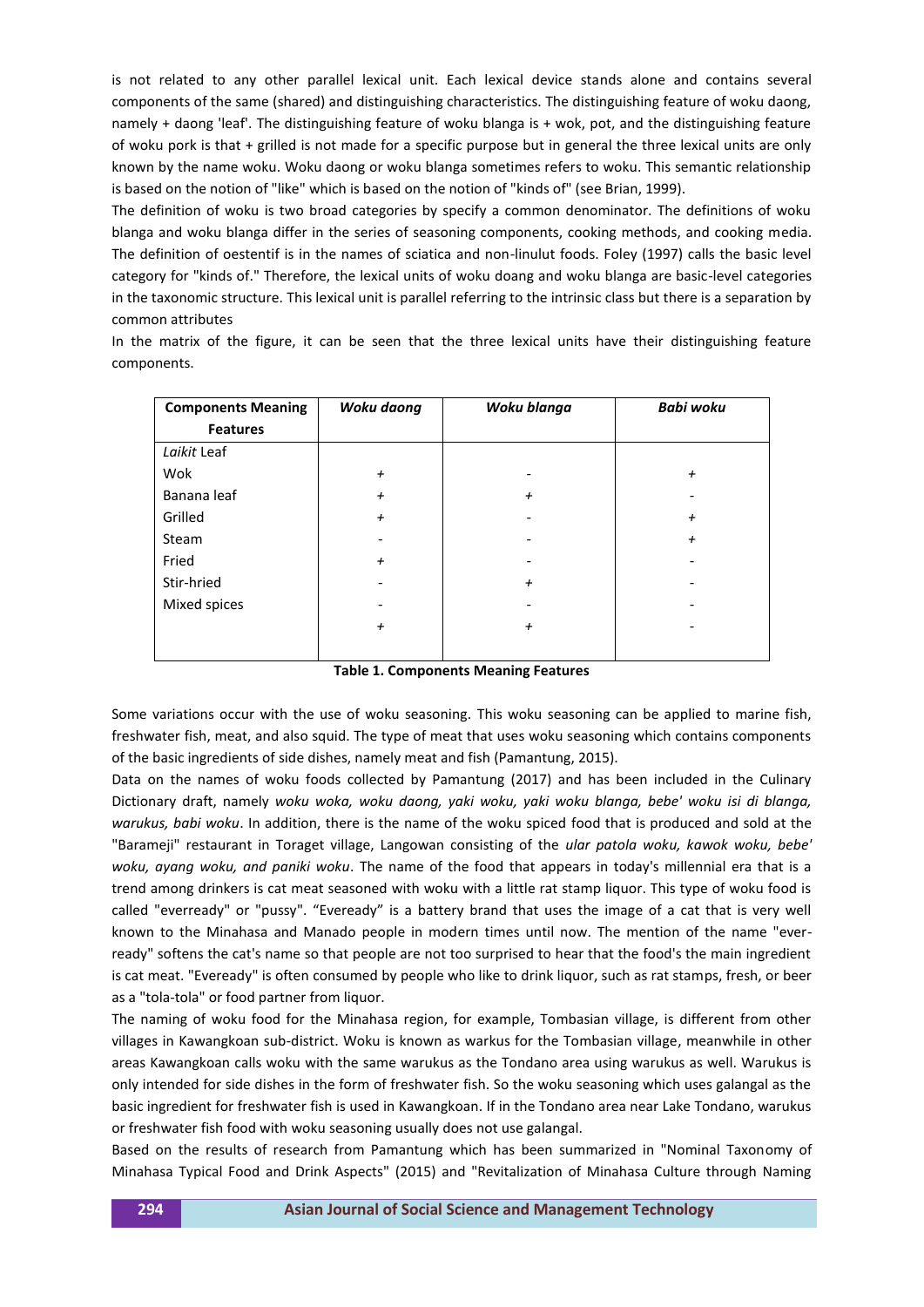Traditional Minahasa Foods in the Context of Increasing Culinary Tourism in North Sulawesi Province" (2016), and "Dictionary of Culinary Minahasa" (2017), it can be concluded that woku as a lingual form consisting of words, phrases, and compound words has the meaning of "gratitude" to Opo Niempung or Opo Wananatas (God is the Great God). Food is considered a special dish or dish for the Lord of heaven and earth which aims to express gratitude for everything or blessings given to humans. In addition, the food made by humans is then offered to the Gods to persuade the Gods not to give misfortune to the Minahasa people. This belief refers to the alifuru belief held by the Minahasa community in ancient times but is still shown or raised in this millennial era in the form or form of the "Thanksgiving" (Sukur) event which is regulated by the government and supported by religious institutions in North Sulawesi Province, for example, GMIM.

## 4.1.2 Nike food

Nike food is a type of non-linulut food that is not cooked in bamboo. Nike can be cooked into woku seasoned food or made into cakes or fried nike. Nike food is usually eaten with tinutu'an or Manado porridge. Related to tourism development, Nike is one of the names of food served as a mainstay menu in the province of North Sulawesi. Nike is only found in Lake Tondano in the province of North Sulawesi. However, the production and consumption of Nike have spread to all regions of North Sulawesi and have even been recognized on a local, national, or international scale.

**4.2 Frequency of Consumptive Level (Taste Like/Favorite) of International Tourists on Woku and Nike Foods**

So far, research and explanations about new foods and beverages are mere descriptions. When in fact there must also be supporting data that can be used as a basis or footing that the phenomenon exists or is real in front of our eyes. Scientific evidence in the form of a structural description is good but it is better if it is equipped with authentic evidence that supports the description. In other words, the results of structural research do not guarantee that the described data is accurate because everything develops and is dynamic at the same time or along with the progress of human civilization in this world. Therefore, research on "International Tourists' Perceptions of the Food Names of Woku and Nike" was conducted to complement the results of previous studies that had just been described in linguistic and anthropological studies. All fields are developing fast and dynamically in the age of advanced IT.

Although only the names of traditional foods such as woku and nike as the identity of the Minahasa community, this phenomenon cannot be ignored because phenomena or symptoms in the linguistic field or as 'food ingredients that fill the human stomach' can be scientifically engineered through social engineering at the Thanksgiving event (Sukur). ) which ultimately involves the economic sector. Finally, it appears that the existence of traditional Minahasa food is multifunctional so the principle of cause and effect also emerges.

Concerning the tourist appetite for woku and nike food, a measurement scale is used according to descriptive statistical analysis of the tourist appetite for woku and nike in the form of a measurement scale through calculations with several categories of choices, namely, a. like very much, b. like, c. dislike, d. do not like, e. don't know. The values assigned to options a= 5, b=4, c=3, d=2, and e=1. To measure the level of consumptive frequency, the number of informants from each continent is limited to only 10 people. After that, the category level of the letters a-e is determined with a nominal between 1-5. After the number of informants is multiplied by the selected category, the result is multiplied by 100% and divided by the number of informants. The result of the multiplication is the number of percentages of the level of consumptive frequency.

| No. | <b>Tourist Origin (Country)</b> | Continent | Number of | <b>Score</b> |
|-----|---------------------------------|-----------|-----------|--------------|
|     |                                 |           | tourists  |              |
| 1.  | Australia (Brisbane)            | Australia | 10        | 40           |
| 2.  | Hungary                         | Europe    | 2         | 10           |
| 3.  | Russia                          | Europe    | 2         | 10           |
| 4.  | England                         | Europe    | 2         | 8            |
| 5.  | <b>Netherlands</b>              | Europe    | 2         | 8            |
| 6.  | German                          | Europe    | 2         | 8            |
| 7.  | China                           | Asia      | 7         | 28           |
| 8.  | Japan                           | Asia      | 2         | 8            |

Measurement of the frequency level of tourists' food to woku.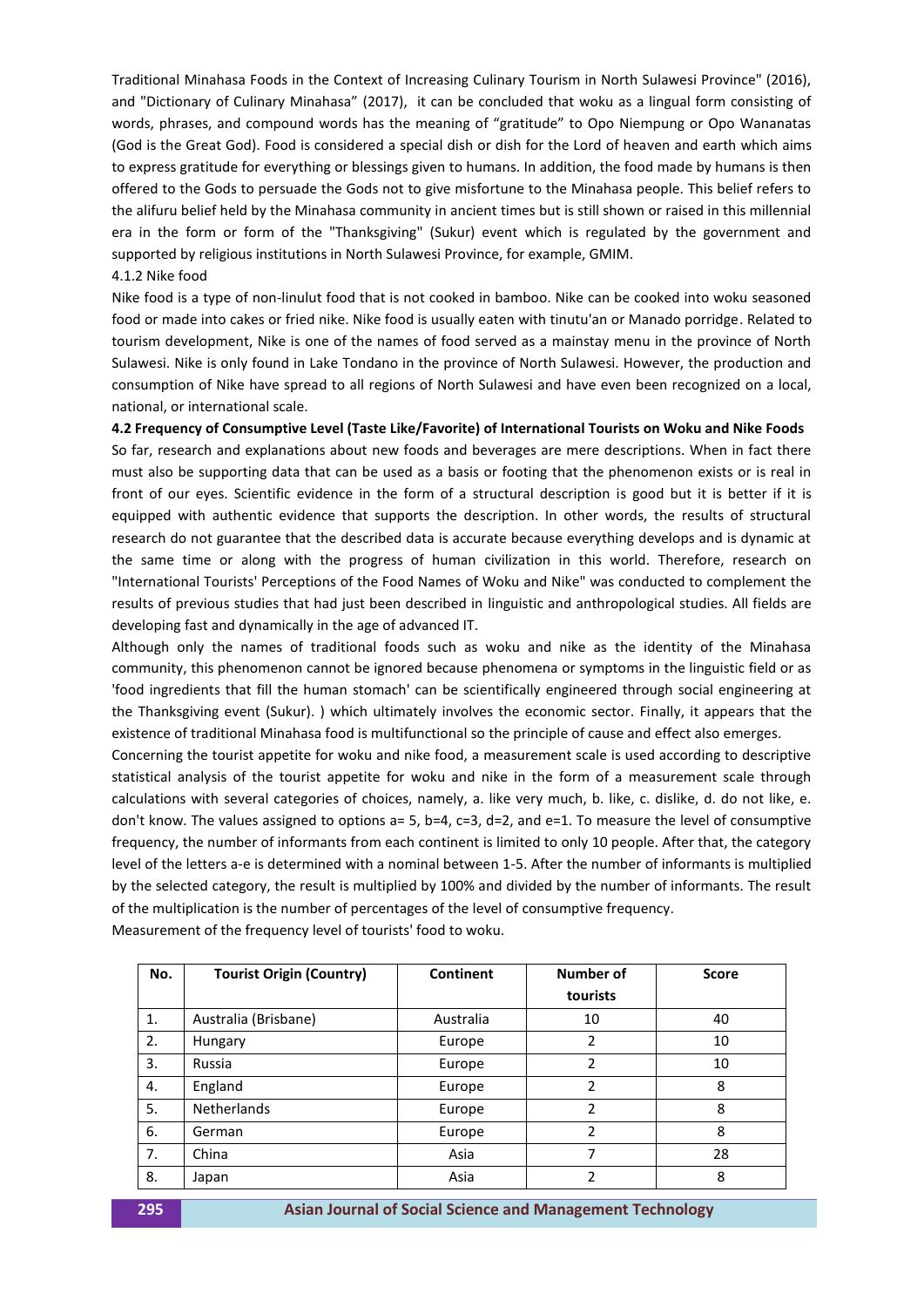| 9.      | South Korea          | Asia      |    |     |
|---------|----------------------|-----------|----|-----|
| 10.     | <b>United States</b> | America   | 10 | 40  |
| 11.     | Australia (Brisbane) | Australia | 10 | 40  |
| Total   |                      |           | 40 | 164 |
| Average |                      | 4,1       |    |     |

The calculation of the average level of liking for woku food is 4.1 which means it is in the nominal between 4 and 5 which is categorized in a. like which is worth 5 and b. likes which are worth 4. The average number of likes 4.1 can be used as a percentage when viewed from the number of 38 tourists who chose the letter b. likes, while 2 tourists choose the letter a. like. The total percentage is 100% for 40 people, while there are two choices, namely b. like 38 people and 2 people with choice a. love it. The percentage of the consumptive level, which amounted to 38 people, became 95% who had a taste. like woku food, while 2 tourists become only 5% who have a taste.

| No.     | <b>Tourist Origin (Country)</b> | Continent | Number of      | <b>Score</b> |
|---------|---------------------------------|-----------|----------------|--------------|
|         |                                 |           | <b>Tourist</b> |              |
| 1.      | Australia (Brisbane)            | Australia | 10             | 50           |
| 2.      | Hungary                         | Europe    | $\overline{2}$ | 10           |
| 3.      | Russia                          | Europe    | 2              | 10           |
| 4.      | England                         | Europe    | $\overline{2}$ | 8            |
| 5.      | Netherland                      | Europe    | $\overline{2}$ | 10           |
| 6.      | German                          | Europe    | $\overline{2}$ | 10           |
| 7.      | China                           | Asia      | 7              | 35           |
| 8.      | Japan                           | Asia      | $\overline{2}$ | 8            |
| 9.      | South Korea                     | Asia      | $\mathbf{1}$   | 4            |
| 10.     | <b>United States</b>            | America   | 10             | 40           |
| Total   |                                 |           | 40             | 185          |
| Average |                                 | 4,62      |                |              |

Measurement of the frequency level of tourist food against nike

**Table 3: The frequency level of tourist food against nike**

The calculation of the average level of liking for woku food is 4.1 which means that there is a nominal value between 4 and 5 which is categorized in a. like which is worth 5 and b. likes which are worth 4. The average number of likes 4.1 can be used as a percentage when viewed from the number of 38 tourists who chose the letter b. likes, while 2 tourists choose the letter a. like. The total percentage is 100% for 40 people, while there are two choices, namely b. like 25 people and 15 people with choice a. love it.

The types of foodstuffs chosen by tourists can be described as follows. Chinese and Japanese tourists from Asia and Australia chose fish ingredients, meanwhile, European and American tourists chose fish and meat ingredients.

| No. | <b>Types of</b> | <b>Tourist Origin</b>   | Continent | Number of      |
|-----|-----------------|-------------------------|-----------|----------------|
|     | Meat/Fish Food  | (Country)               |           | tourists       |
|     | Ingredients     |                         |           |                |
| 1.  | Meat            | (Brisbane)<br>Australia | Australia | 10             |
| 2.  | Meat            | Hungary                 | Europe    | 2              |
| 3.  | Meat/fish       | Russia                  | Europe    | $\mathfrak{p}$ |
| 4.  | Meat/fish       | England                 | Europe    | $\mathfrak{p}$ |
| 5.  | Meat/fish       | Netherland              | Europe    | $\overline{2}$ |
| 6.  | Meat/fish       | German                  | Europe    | 2              |
| 7.  | Meat/fish       | China                   | Asia      | 7              |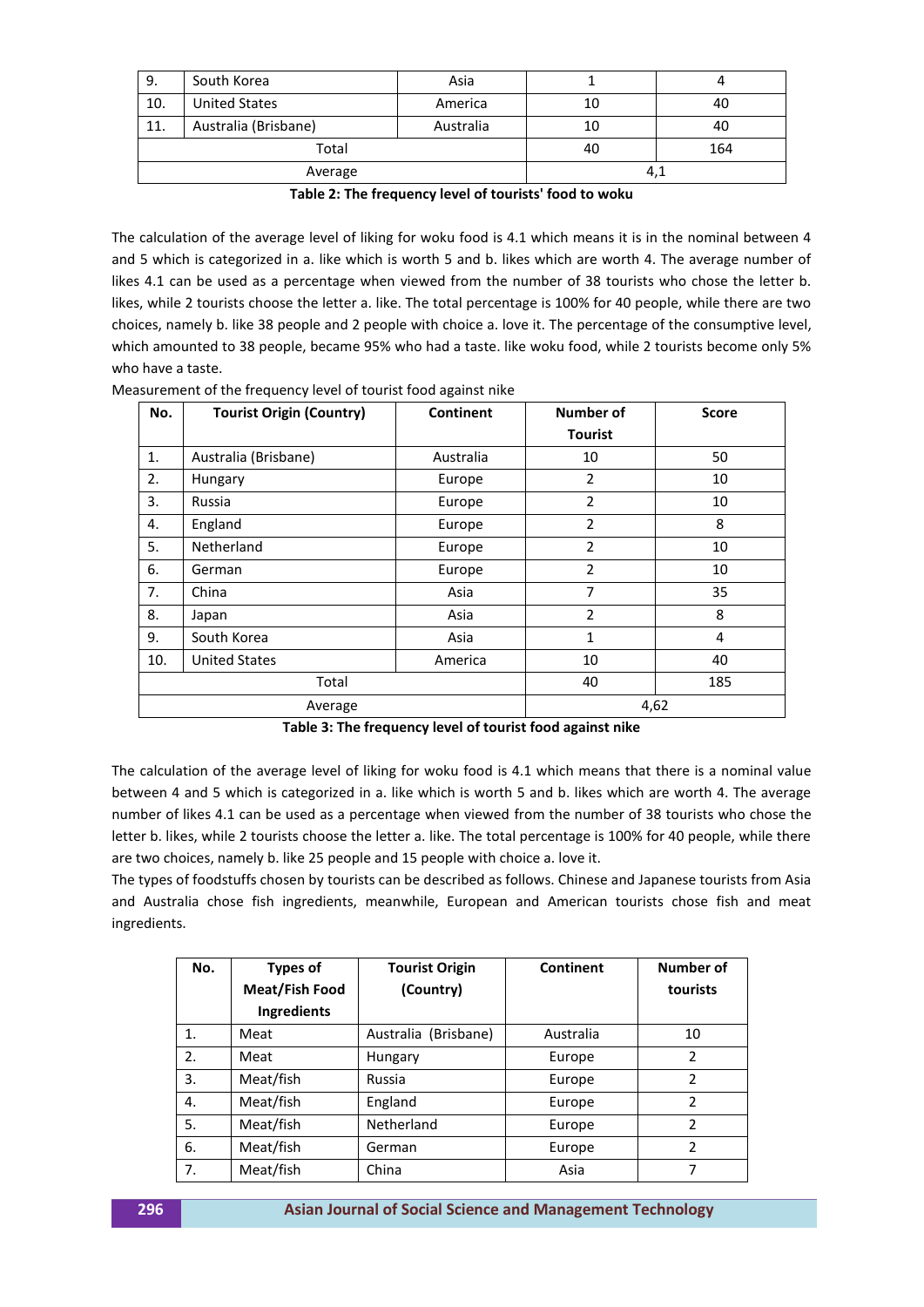| ٥.  | Fish      | Japan                | Asia    |    |
|-----|-----------|----------------------|---------|----|
| 9.  | Meat/fish | South Korea          | Asia    |    |
| 10. | Meat/fish | <b>United States</b> | America | 10 |

**Table 4: The types of foodstuffs chosen by tourists**

## **5. CONCLUSION**

The research concludes that tourists are familiar with woku and nike food. The level of tourist consumptive frequency of woku food is 95% liking and 5% liking it very much. In contrast, the level of frequency of consumption of Nike food is 62.5 liking and 27.5 liking.

# **6. REFERENCES**

- [1] Adam, I. 1976. *Adat-Istiadat Suku Bangsa Minahasa*. Jakarta: Bhrarata.
- [2] Alwasilah, Chaedar. 2002. *Pokoknya Kualitatif: Dasar-dasar Merancang dan Melakukan Penelitian Kualitatif*. Jakarta: PT Kiblat Utama.
- [3] Bawa, I W. dan I Wayan Cika. 2004. *Bahasa dalam Perspektif Kebudayaan*. Denpasar: Universitas Udayana.
- [4] Casson, R. 1981. *Language, Culture, and Cognition: Anthropological Perspectives*. New York: McMillan Publishing Co, Inc.
- [5] Djajasudarma, F. 1993. *Metode Linguistik: Ancangan Metode Penelitian dan Kajian*. Bandung: PT Gresco.
- [6] Djajasudarma, F. 1993. *Semantik I-II.* Bandung: PT Rafika Aditama.
- [7] Fairclough, N. 1989. *Language and Power. Relasi Bahasa, Kekuasaan, dan Ideologi*. London and New York: Longman Group.
- [8] Foley, W. 1997. *Anthropological Linguistics in Introduction*. USA: Blackwell publisher.
- [9] Halliday, M.A. K. & Hasan, R. 1985. *Language, Context, and Text: Aspect of Language in A Social-Semiotic Perspective*. Victoria: Deakin University.
- [10] Hermantoro, H. 2011. *Creative-Based Toursim*. Yogyakarta: Galangpress.
- [11] Hickerson, N. 1980. *Linguistic Anthropology*. New York: Holt, Rhinehart and Winston Inc.
- [12] Kalangi, N. 1980. *Kebudayaan Minahasa*. Dalam Koentjaraningrat (Ed.). Pengantar Ilmu Antropologi. Jakarta:
- [13] Karamoy, O. 2002. Peristilahan atau Kosa Kata yang Digunakan Orang Minahasa pada Komuditas Pertanian dalam Pembuatan Makanan Tradisional. *Duta Budaya*, 53/54, 21-29.
- [14] Kempson, D. 1977. *Semantic Theory*. Cambridge: Cambridge University Press.
- [15] Ratna, Nyoman Kutha. 2010. *Metodologi Penelitian: Kajian Budaya dan Ilmu Sosial Humaniora pada Umurnya*. Yogyakarta: Pustaka Belajar.
- [16] Ingkiriwang, J. 2007. *Manusia dan Kebudayaan Minahasa*. Manado: Percetakan UNSRAT.
- [17] Leech, G. 1971. *Semantics*. London: Penguin Books.
- [18] Lumempouw, F. 1995. *Interferensi Fonologis Bahasa Melayu Manado terhadap Bahasa Indonesia di SMA Se-Kotamadya Manado*. Manado: Lemlit Unsrat.
- [19] Lutzeier, P.R. 1983. The Relevance of Semantic Relations Between Words for the Notion of Lexical Field. *Theoretical Linguistics,* 10, 147 – 178.
- [20] Lyons, J. 1977. *Semantics. I II.* Cambridge: Cambridge University.
- [21] Manoppo, G. 1983. Bahasa Melayu Surat Kabar di Minahasa pada Abad ke-19. *Disertasi*. Jakarta: Universitas Indonesia.
- [22] Masinambouw, E. K. M. 2002. *Semiotik: Kumpulan Makalah Seminar*. Jakarta, Depok: Pusat Penelitian Kemasyarakatan dan Budaya Lembaga Penelitian Universitas Indonesia.
- [23] Masinambouw, E. K. M. 1997. *Koenjaraningrat dan Antropologi di Indonesia*. Jakarta: Penerbit A. A. I. dan Yayasan Obor Indonesia.
- [24] Mbete, A. M. 2007. Bahasa Ibu: Problematika, Fungsi, Kondisi, dan Ancangan Revitalisasi. *Makalah Seminar Bahasa Ibu*. Denpasar: Universitas Udayana.
- [25] Miles, M dan Huberman, M. 1992. *Analisis Data Kualitatif*. Jakarta: UI Press.